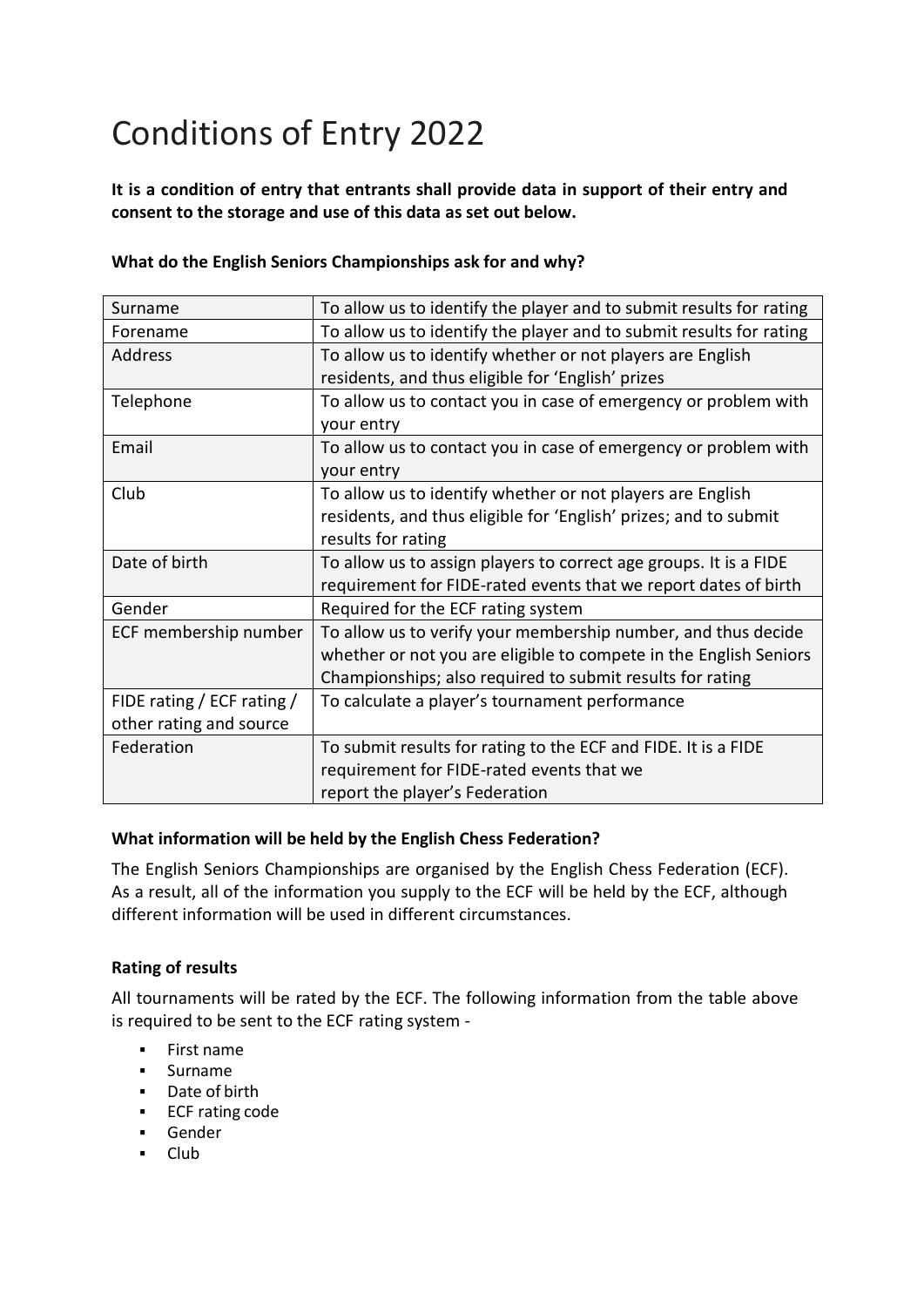■ The results of all games played (including date of the game, the name of each player and the colour played)

The ECF provides new rating lists every month. Further details of these lists can be found at [https://www.ecfrating.org.uk/v2/new/list\\_players.php](https://www.ecfrating.org.uk/v2/new/list_players.php)

The following recommendations are made if you have concerns about how the ECF handles your data -

- Visit [https://www.ecfrating.org.uk/v2/new/list\\_players.php](https://www.ecfrating.org.uk/v2/new/list_players.php) in advance to ensure you are happy with the display of information there
- Contact the ECF office if you have any remaining concerns that are not answered by this document – [office@englishchess.org.uk](mailto:office@englishchess.org.uk)

### **What information will the ECF pass on to FIDE?**

Where a tournament is FIDE-rated, the ECF is required to send the following information to FIDE, all of which is shown on the public rating list except where specified otherwise below -

- Forename
- Surname
- **Federation**
- **•** FIDE ID (if you are English, the ECF will create one for you if you do not have one)
- Date of birth (only the year of birth is madepublic)
- **Gender**
- **•** The results of all games played (including date of the game, the name of each player and the colour played)
- The moves of all games played, except for games which are neither recorded on live boards nor recorded on scoresheets. Please note - this is only required for the title norm tournaments, but the ECF intends to do this for all games captured

The ECF's International Rating Officer will also have access to this when processing the rating files, and this will include the date of birth in full.

## **What information will be shown on the English Seniors Championships website?**

In advance of the Championships, the ECF will update periodically a list of all the entries received so far. This will show:

- **Forename**
- Surname
- Federation
- Club
- ECF rating code
- FIDE ID
- Any ECF or FIDE ratings, or other national ratings that the player might hold
- The tournament that the player has entered